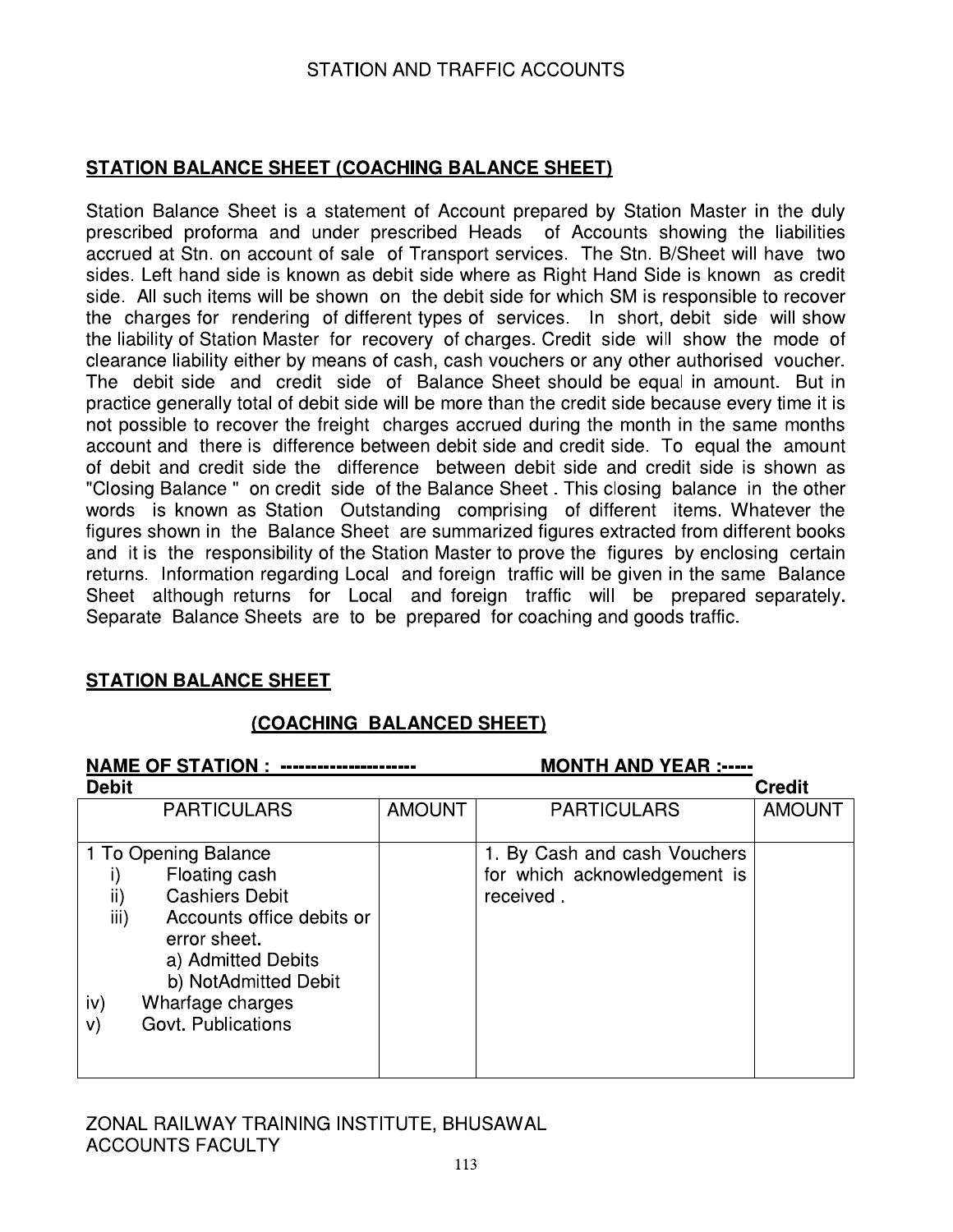| 2 To Current Debits                       | 2. By Special Credits                         |
|-------------------------------------------|-----------------------------------------------|
| Passenger Traffic (PCT)-L<br>i)           | Cr. Advice Notes.<br>i)                       |
| ii)<br>Passenger Traffic (PCT)-F          | ii)<br>Refund list.                           |
| iii)<br>Passenger Traffic BPT-L           | $\overline{\mathsf{iii}}$ )<br>Deduction list |
| Passenger Traffic BPT-F<br>iv)            | <b>Remission Orders</b><br>iv) —              |
| Luggage, Animals & Birds<br>V)            | Dr. Transferred<br>V)<br>- to                 |
| Excess fare<br>vi)                        | Other Stn.                                    |
| <b>TTE Cash</b><br>vii)                   | Transfer to LPO<br>vi) —                      |
| viii)<br>Cloakroom charges                | vii)<br>Return to<br>supply                   |
| Parcel Traffic-L<br>ix)                   | officer                                       |
| Parcel Traffic-F<br>X)                    |                                               |
| xi)<br><b>Wharfage Charges</b>            |                                               |
|                                           |                                               |
| 3. To Special Debits                      | 3. By Closing Balance (Station                |
| <b>Floating Cash</b><br>i)                | Outstanding)                                  |
| $\mathsf{ii}$ )<br><b>Cashiers Debits</b> | Floating cash<br>i)                           |
| Accounts Office debit or<br>iii)          | <b>Cashiers Debit</b><br>ii)                  |
| error sheet.                              | iii)<br>Accounts office debits                |
| a) Admitted debits                        | or error sheet.                               |
| b) Not Admitted debits                    | a) Admitted Debits                            |
| Sundry and Miscellaneous<br>iv)           | b) Not Admitted Debit                         |
| earning                                   | Wharfage charges<br>iv)                       |
| <b>Government Publications</b><br>V)      | Govt. Publications<br>V)                      |
|                                           |                                               |
| Total                                     | Total                                         |

# **Station Returns (Coaching Traffic)**

Following are the returns required to be submitted by the stations to the Accounts Office. They are categorized as per the periodicity of their submission.

# Daily:-

- 1. Cash remittance note.
- 2. Daily return of non-issued tickets
- 3. Daily return of collected tickets.

# Periodical :-

- 1. Advance statement of coaching earnings.
- 2. Ticket Indent.

# Monthly :-

1. Monthly Statement of non-issued tickets.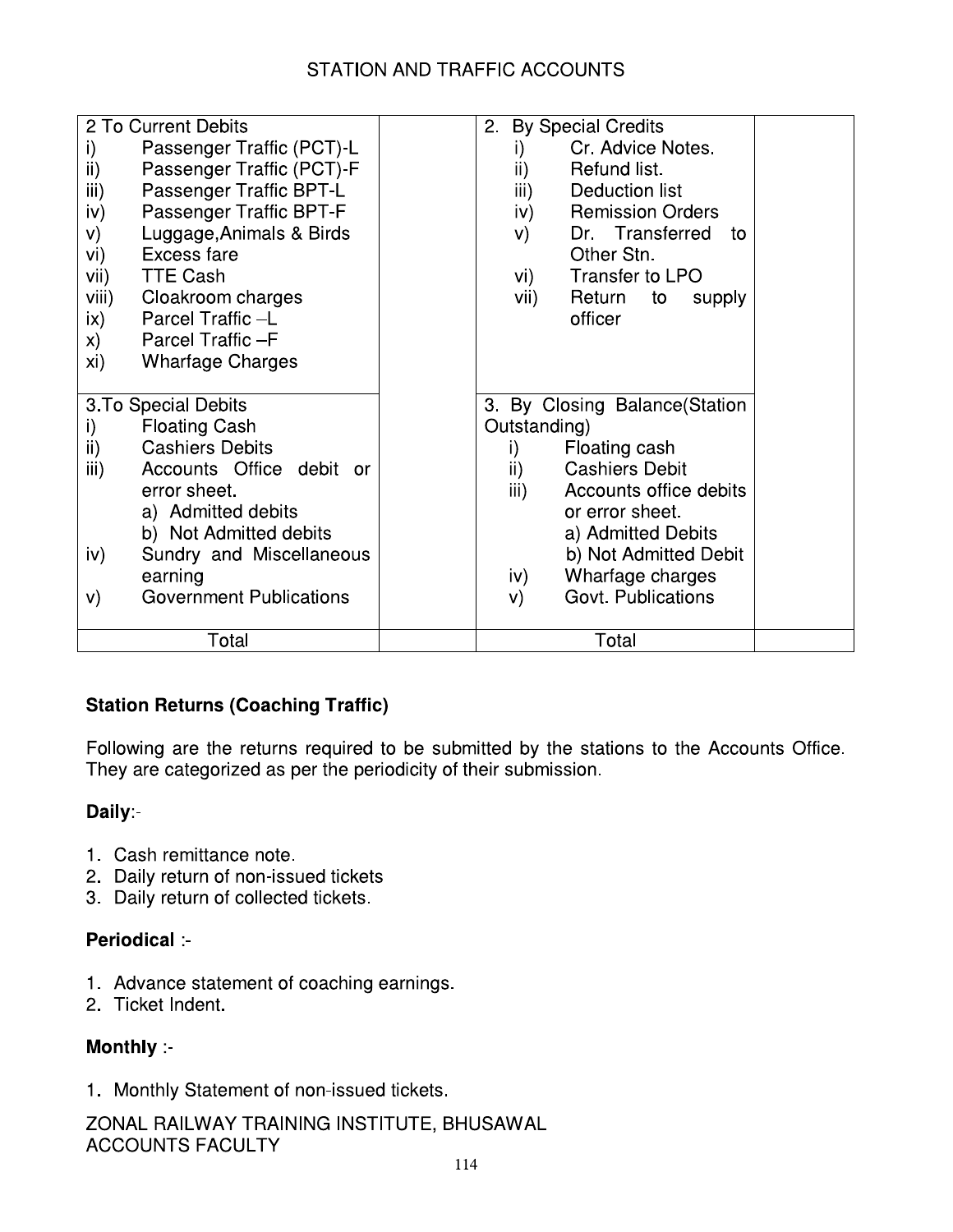- 2. Passenger Classification.
- 3. Parcel Cash Book.
- 4. Excess fare return.
- 5. Wharfage and Demurrage return.
- 6. Statement of Error sheet received.
- 7. Statement for supply of Government publication.
- 8. Deduction List
- 9. Remission orders statement.
- 10. Statement of Credit advice note received.
- 11. Statement of certified overcharge sheet received.
- 12. Statement of Debit transferred to other stations.
- 13. Statement of Debits transferred by other stations.
- 14. Statement of sundry and miscellaneous Earnings.
- 15. Statement of Station outstanding (Separate for each item.)
- 16. Coaching Balance Sheet.

# **GOODS BALANCE SHEET**

# 

| <b>Debit</b>                                 |      | <b>Credit</b>                    |      |
|----------------------------------------------|------|----------------------------------|------|
| <b>PARTICULARS</b>                           | AMT. | <b>PARTICULARS</b>               | AMT. |
|                                              |      |                                  |      |
| 1 To Opening balance                         |      | 1. By Cash and cash Vouchers for |      |
| Floating cash                                |      | which acknowledgement<br>İS      |      |
| ii)<br><b>Cashiers Debit</b>                 |      | received.                        |      |
| iii)<br>Accounts office Debits or error      |      |                                  |      |
| sheet                                        |      |                                  |      |
| a) Admitted Debits                           |      |                                  |      |
| b) Not Admitted Debits                       |      |                                  |      |
| <b>Wharfage Charges</b><br>iv)               |      |                                  |      |
| Cost of Govt. publications.<br>$\mathsf{v})$ |      |                                  |      |
| vi)<br>Inward to pay freight                 |      |                                  |      |
|                                              |      |                                  |      |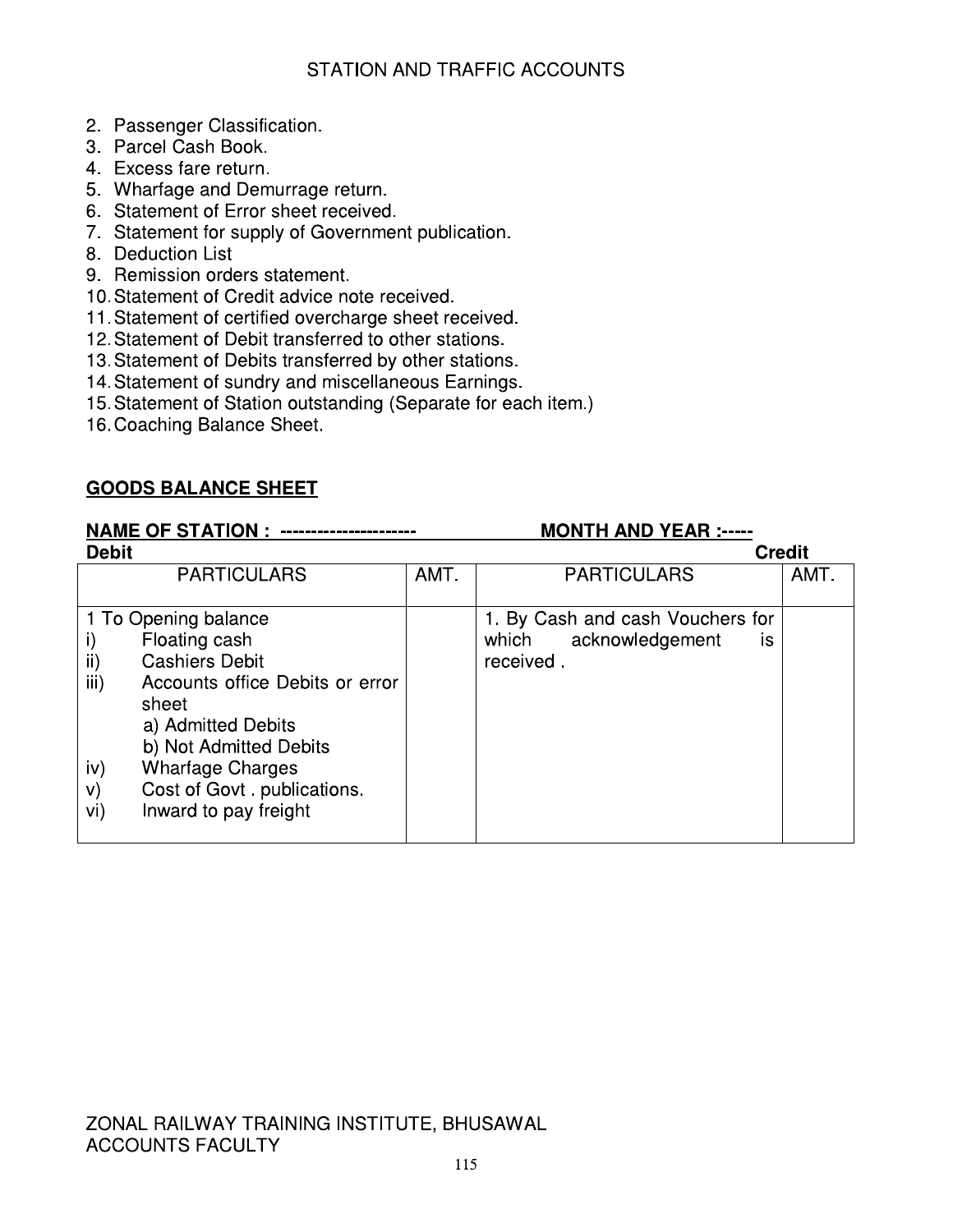| 2 To Current Debits                        | <b>By Special Credits</b><br>3.          |
|--------------------------------------------|------------------------------------------|
| <b>Outward Paid GoodsTraffic-L</b><br>i)   | Cr. Advice Notes.<br>i)                  |
| ii)<br><b>Outward Paid Goods Traffic-F</b> | ii)<br>Refund list.                      |
| iii)<br>Inward To-Pay Traffic -L           | iii)<br>Deduction list                   |
| iv)<br><b>Inward To-Pay Traffic-F</b>      | <b>Remission Orders</b><br>iv)           |
| Wharfage and Demurrage<br>V)               | Dr. Transferred to Other<br>V)           |
| <b>Wagon Registration Fees</b><br>vi)      | Stn.                                     |
| <b>Crane Charges</b><br>vii)               | Certified<br>Overcharge<br>vi)           |
| <b>Siding Charges</b><br>viii)             | sheets.                                  |
|                                            | vii)<br>Rebooking or paid on             |
|                                            | charges.                                 |
|                                            | Consignments sent to<br>viii)            |
|                                            | <b>LPO</b>                               |
|                                            | Twice<br>$\mathsf{ix}$<br>Accounted      |
|                                            | invoices                                 |
|                                            | Auction sales.<br>$\mathsf{x}$           |
|                                            |                                          |
|                                            |                                          |
| 3. To Special Debits                       | <b>By Closing Balance</b><br>3.          |
| Floating cash<br>i)                        | i)<br>Floating cash                      |
| <b>Cashiers Debits</b><br>ii)              | $\mathsf{ii}$ )<br><b>Cashiers Debit</b> |
| iii)<br>Accounts Office debits or error    | Accounts office Debits or<br>iii)        |
| sheet.                                     | error sheet                              |
| a) Admitted debit                          | a) Admitted Debits                       |
| b) Not Admitted debit                      | b) Not Admitted Debits                   |
| Miscellaneous<br>Sundry<br>and<br>iv)      | <b>Wharfage Charges</b><br>iv)           |
| earning                                    | Cost of Govt. publications.<br>V).       |
| <b>Government Publications</b><br>V)       | Inward to pay freight<br>vi)             |
|                                            |                                          |
| Total                                      | Total                                    |

# **Checks on station Balance Sheet.**

The debit side may be divided into 3 parts opening balance, current debits and special debits (accountal of Error Sheet).

Opening balance is checked with the closing balance which is shown in the previous months Balance sheet. Current debits are checked with reference to various returns such as passenger classification copy of outward paid cash book, inward to-pay parcel abstracts and summaries, Warf. & Dem. statements and wagon registration fees statement. In addition to this, accountal of Goods traffic for current month will be checked with converted abstracts. The amount of E/sheet accounted for in the 3rd part will be checked with reference to entries of E/sheet recorded in the E/sheet register by the T/Accounts office.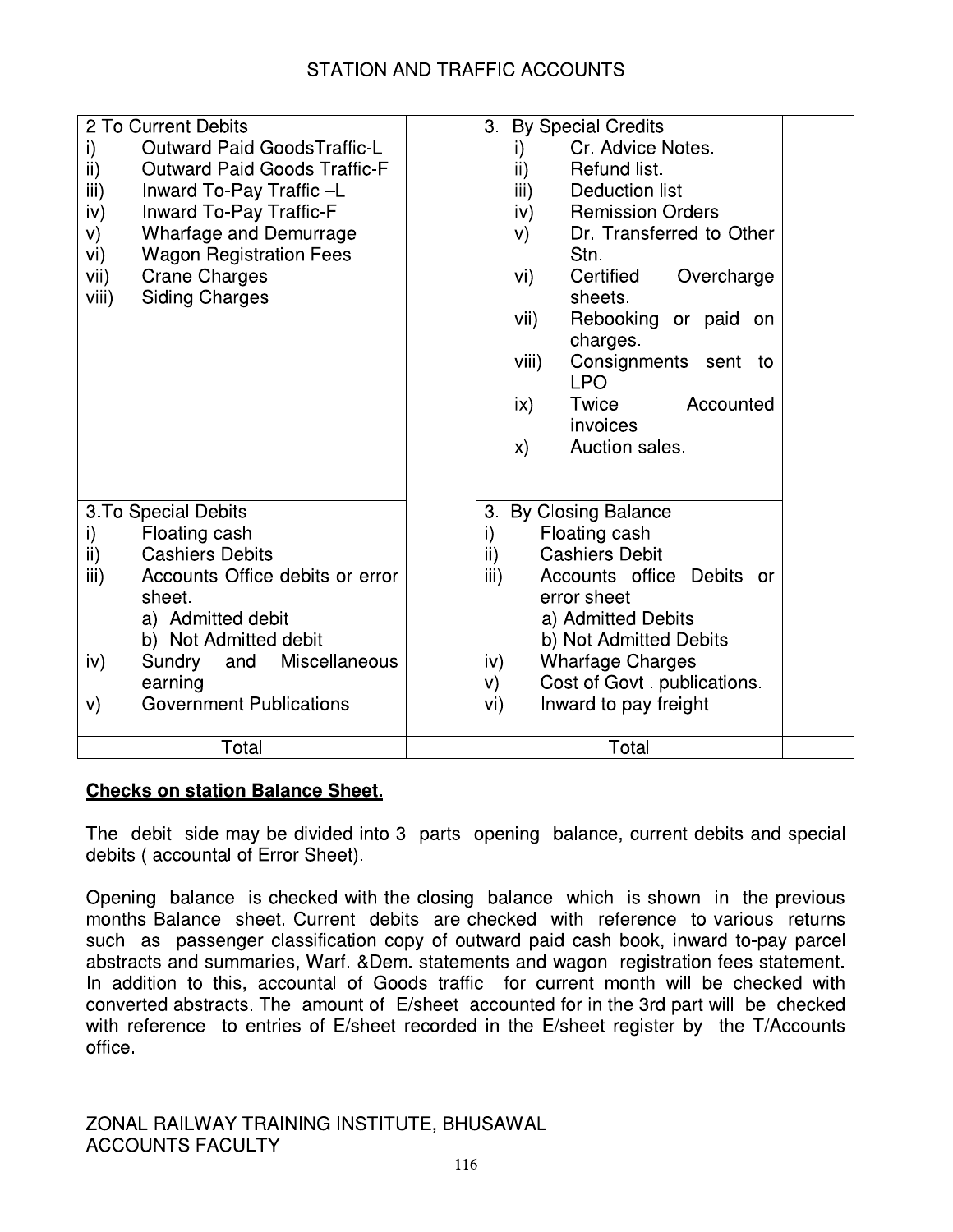The credit side of the station B/sheet is also divided into 3 parts (1)Cash and cash voucher duly acknowledged by chief cashier (2)Special Credit (3)Closing balance. Cash and cash vouchers as acknowledged by the chief cashier are checked with the cash remittance foil received from the cashier. The amount of cash remittance Note is posted in the register and checked with date-wise posting of cash remittance Note in the station B/sheet.

Special credits are checked with the enclosed documents such as refund list, paid on topay statement certified over charges deduction list credit advice Notes etc. received in T-Accounts office along with the station B/sheet.

Closing balance must be supported by the statements showing full particulars of the amounts yet to be cleared by the Station Master. The totals of the debit and credit side of the Stn. B/sheet should be checked to see that they are correct and both the sides totals are equal in amount. If the amount of the returns received in the Traffic Accounts is in excess of the amount shown in the station Balance Sheet, the amount of the Station Balance Sheet is corrected and difference of amount is debited against station. If the amount shown in the Balance Sheet is in excess of amount of return received, it is taken into consideration that a part of the return is missing and such differences are entered in the register of missing returns and the same are called for from the station.

If the amount of credit taken in the station Balance Sheet exceeds the amount of Special credit taken under the supporting documents enclosed to the station Balance Sheet, the difference is debited against the station and closing balance in subject balance sheet is increased to the tune of difference.

The result of check of the Station Balance Sheet in the traffic Accounts office is intimated to the station through advice of Internal Check, showing closing balance as per Stn. Balance Sheet and the closing Balance Sheet as worked out by the Traffic Accounts office during the course of internal check. The difference between the two will be explained in detail in respective column of the advice of internal check.

### **STATION OUTSTANDING.**

Despite of best efforts by the Station staff, the items/amount which could not be realized/ collected by the staff at the close of the month for which the Balance Sheet indicate closing items are otherwise known as Station outstanding.

The Station Master is personally held responsible for keeping a proper account of such items as also timely clearance. The following items will generally constitute Station outstanding.

 $1)$ Floating cash -Since this sum has been provided by the Adm. to enable the Stn for daily transactions no action is generally called for from Station Master to clear this item until either the money is withdrawn or the Stn is closed for traffic.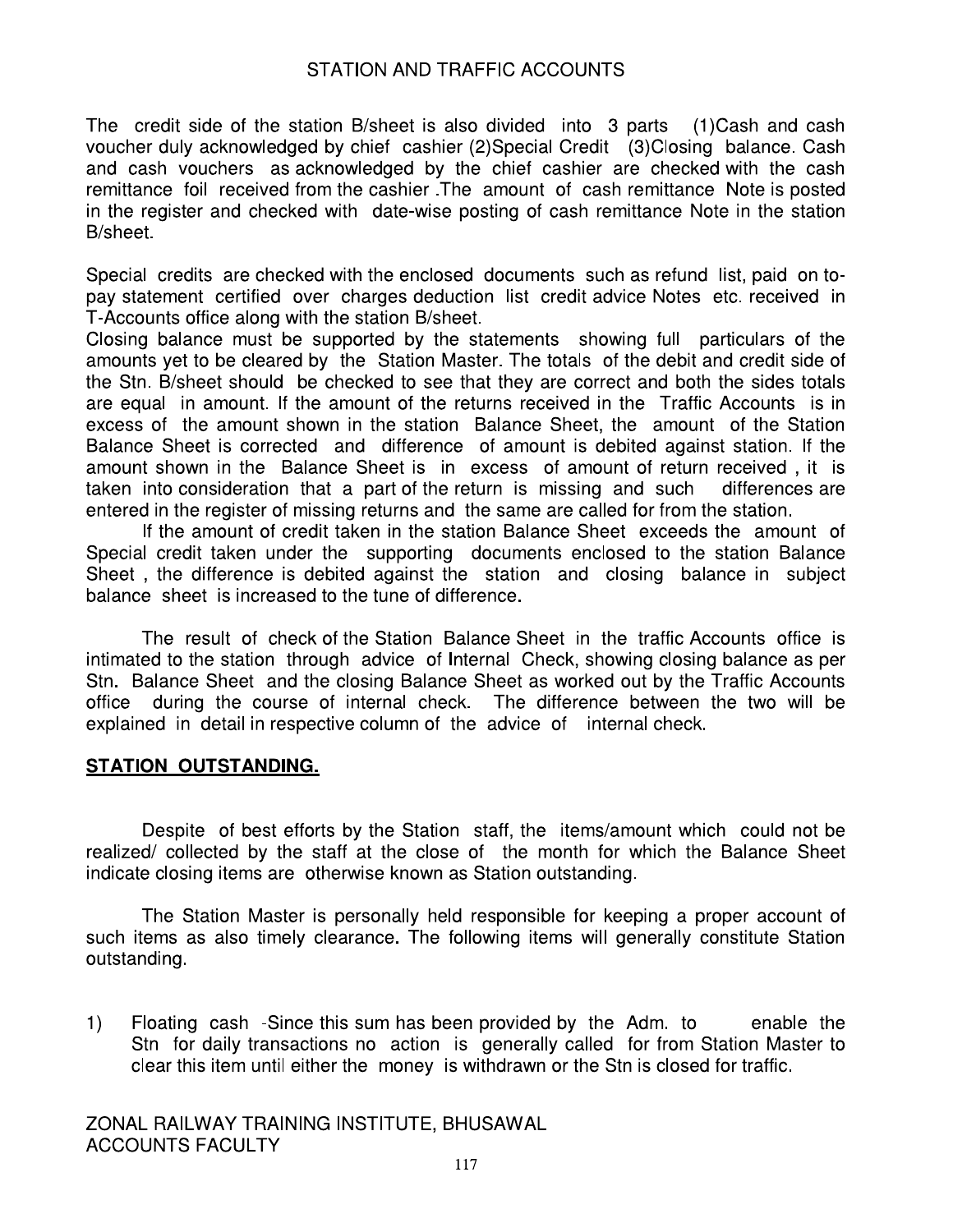- $2)$ Debit Received from cashier-Debits are received from cash office on Account of torn/soiled notes, counter foil notes, coins are also short remittances by Station. As soon as receipt of debit advice the Station Master has to identify the responsible person and action needs to be taken to make good the amount within 3 days.
- Admitted Error Sheet (Debit)-The Admitted Error Sheet are the error sheet through  $3)$ which the financial loss sustained by the Railway on account of irregularities/mistakes from Station staff, pointed out by Accounts office, which has been accepted by the Stn from time to time. The amount admitted by the Stn will have to be cleared either in lumpsum or in installment by the responsible official. Action taken in this direction by the Stn will have to be recorded in the error sheet register maintained by the Stn besides advising concerned office for recovery in case of installment payable through salary.
- 4) Not admitted error sheet These are cleared in two ways -
	- (1) Either by obtaining credit Advice from Account Office by withdrawing the debits intimated through error sheet.
	- (2) Subsequent admission of the not Admitted error sheet by the Station by realizing the mistakes pointed out by the Account office later.

In case of remarks offered by the Station are acceptable to the account office then, it will withdraw the debit by issuing credit advice which will nullify the debit or debit will be accepted by the station and necessary action will be taken to remit the amount by the responsible official as stated above.

5) To-pay Invoice (Consignment received)

Advice to consignor and consignee regarding arrival of the consignment will be issued, advising the party to take delivery within a specified period. In case the party request for diversion of the articles the administration has to act upon this immediately and clear the item. If on the other hand party does not turndown within the specified time. Station Master has to take speedy action by way of either to divert the consignment to Lost Property Office or action for auction and clear the item without any further delav.

 $6)$ To-Pay Invoice (consignment not received) -

In order to clear such items the Station Master has to initiate action bv confirmation from forwarding station the particulars of Booking as also enquiry and personal contacts. Similarly via station also needs to be contacted for the movements of the consignment. Necessary certified over charge sheets are prepared, get this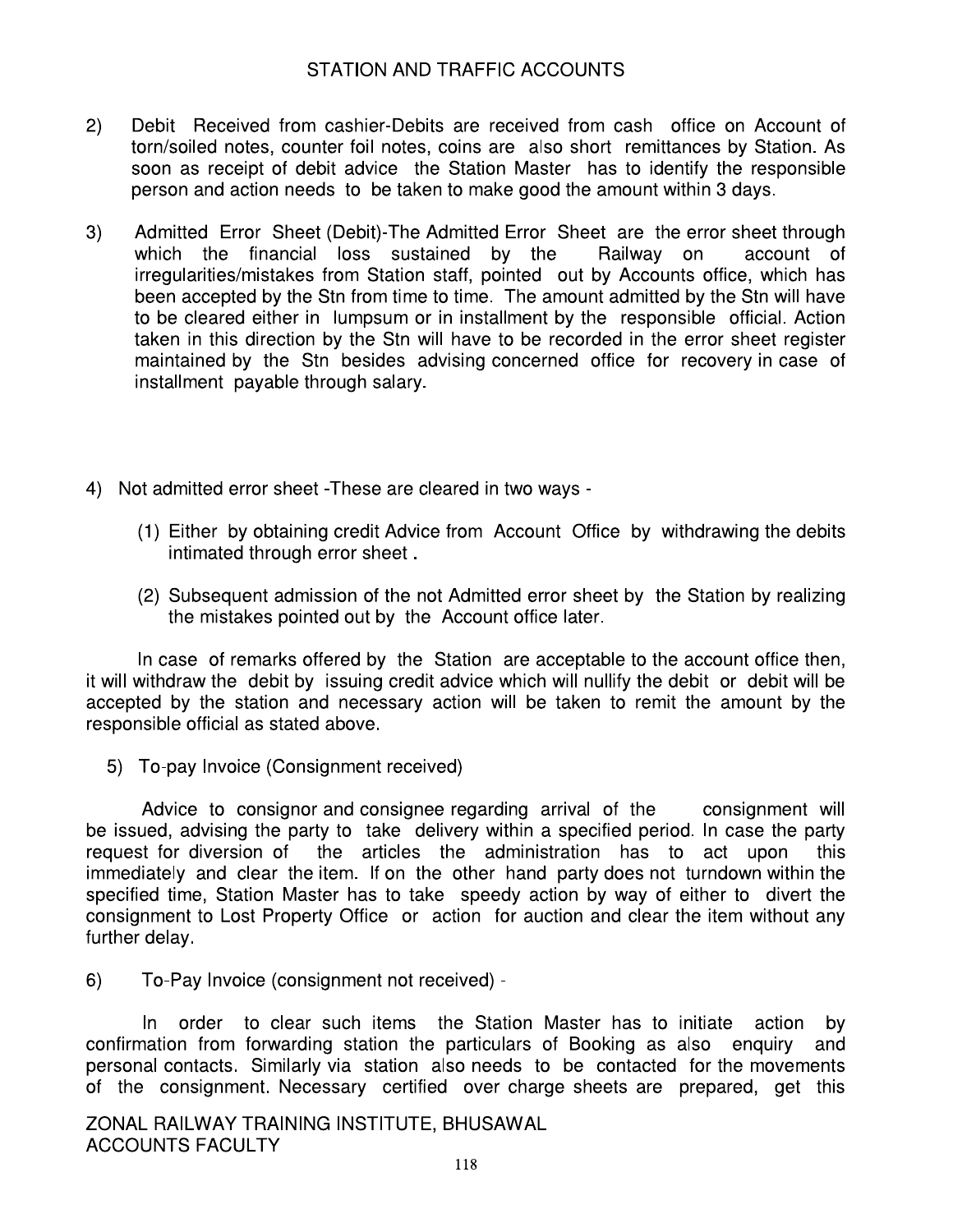certified by forwarding station in case it is confirmed the consignment has not been booked to that station or consignment has been withdrawn after preparation of PWB/ Invoice. In the both cases SM is responsible for timely action and speedy clearance of such items particularly the irregular items i.e. more than one month old.

Unsold timetable, indemnity bonds, publications: -Due to revision in timings of  $7)$ trains, the timetables which has been supplied to Stations for sale become surplus on account of non sale which contributes an outstanding to Station & thereby in the balance sheet month after month. The unsold timetables are therefore to be returned to Divisional Commercial Manager duly preparing statement of same indicating the total value of the unsold timetables, with a request to advice necessary credit for the same. Similarly the indemnity bonds & other publications which fetches value on it's disposal also required to be returned to the department, if they are time barred and necessary credit obtained from dept to wipe off the corresponding outstanding debit from the Station Balance sheet.

 $8)$ Miscellaneous Items:-This comprises rent, water charges, electric charges, crane charges, license fee etc to which the Station Master is responsible for realization as & when it become due. In the case of non realization due to certain reasons beyond the capacity of Station Master, reasons for the non-recovery should be conveyed to higher authorities for taking necessary & timely action appropriate so that outstanding items could be realized and there by the debit could be cleared

Amount accounted for in a particular month but could not be realized / cleared up to the end of the month is termed station outstanding as and as the non realization/clearance pertains to earnings which originate at station the outstanding is called as station outstanding. In short the station outstanding means unrealized earnings or un cleared liabilities. All amount received by the Station Master are shown on debit side of the station balance sheet and amount sent to chief cashier is shown on credit side of station Balance Sheet. Hence the difference of debit side and credit side of station Balance Sheet may also be termed as station outstanding.

### CLEARANCE OF ITEMS OF STATION OUTSTANDING.

Floating Cash :- All stations which are opened for traffic are provided with some  $1)$ amount in shape of small coins. This amount is known as floating cash. This amount is supplied to the station with the object that the passenger if comes to purchase a ticket and if they do not have sufficient change, to enable the banking clerk to refund the balance amount in the shape of small coins.

amount should always remain at station forever and as it is. No **This** addition/deletion is permitted from this amount.

Cashier's Debit :- This debit is raised by chief cashier for the amount short received  $2)$ or the defaced coins or spoiled or torn notes received along with station remittance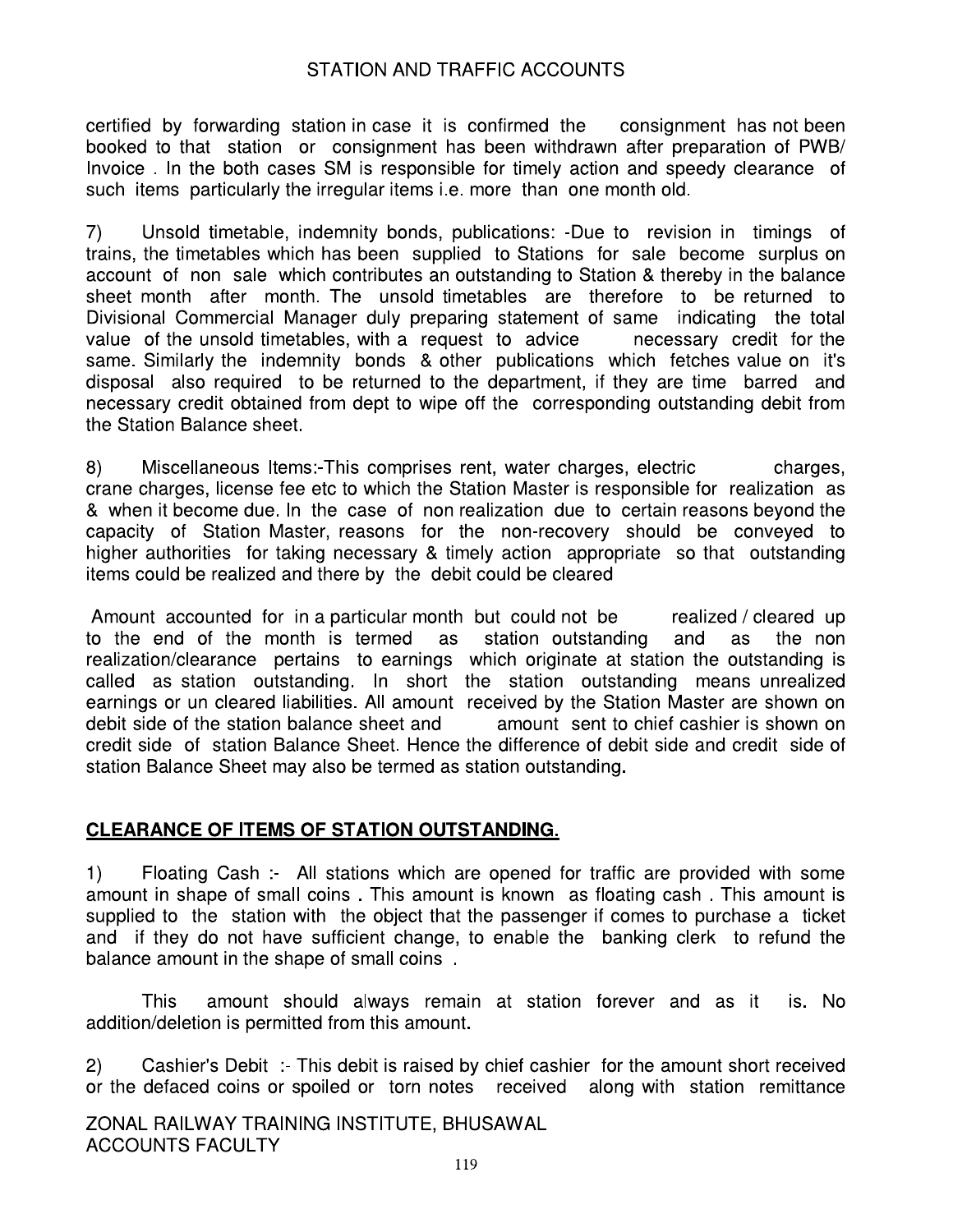through cash remittance note. The cashier debit is to be cleared immediately with in three days by remitting the shortages or replacing the notes and coins because there debit are always accepted debits.

Admitted Debit or Admitted error Sheet: Error Sheet is documents issued 3) by the Account's Office. It is the result of the internal check conducted by Account's the written/documents submitted by the station. Any short Account, Short Office on collection notice by the Account Office is advised to the station through this document. The Error sheet after scrutiny may be admitted or disputed. Admitted error sheet can be cleared as under: -

a) Clearance by payment in cash.

b)Recovery through paysheet.

c) Write off ---under competent authorities sanction.

 $4)$ Not Admitted Debits :- If the undercharges shown by the accounts office in error sheet is not acceptable to the station staff, the Station staff should write on the back side of the error sheet 'Not Admitted. This (not admitted) error sheet must show clear remark on the back side for disputing the debit raised. Non admitted error sheets are cleared as under.

Credit advice issued to accounts office to withdraw the debit on paying the convinced a) by the reason put forth by the special station staff.

Credit advice note/credit authority letter being issued by the Travelling Inspector Of b) Accounts on verification of the concerned document and having convinced of wrong/irregular debit.

When not admitted debits are returned back by accounts debit for not accepting C) the reason put forth by the station staff such error sheets are cleared according to the admitted debit or admitted error sheets.

d) Undercharges in inward paid parcel traffic :-Areas of undercharges means the undercharges pertaining to the way of bills or invoices of previous month or and parcel or goods not delivered in end of the current month. All such undercharges should be shown and whenever the parcels or goods are delivered amount should be as accounts forwarded to chief cashier and accounts should be cleared.

5) Freight Outstanding on inward to pay consignment for which consignments on hand-Such outstanding will be cleared on collection of freight at time of delivery or a notice will be issued to the party concerned and in response to the notice if the application are received for rebooking, the station master in such case will issue a fresh way bill or invoice for the rebooking of the consignment to new station. All charges due at the rebooking station in addition to the fresh freight are shown in this fresh way bill or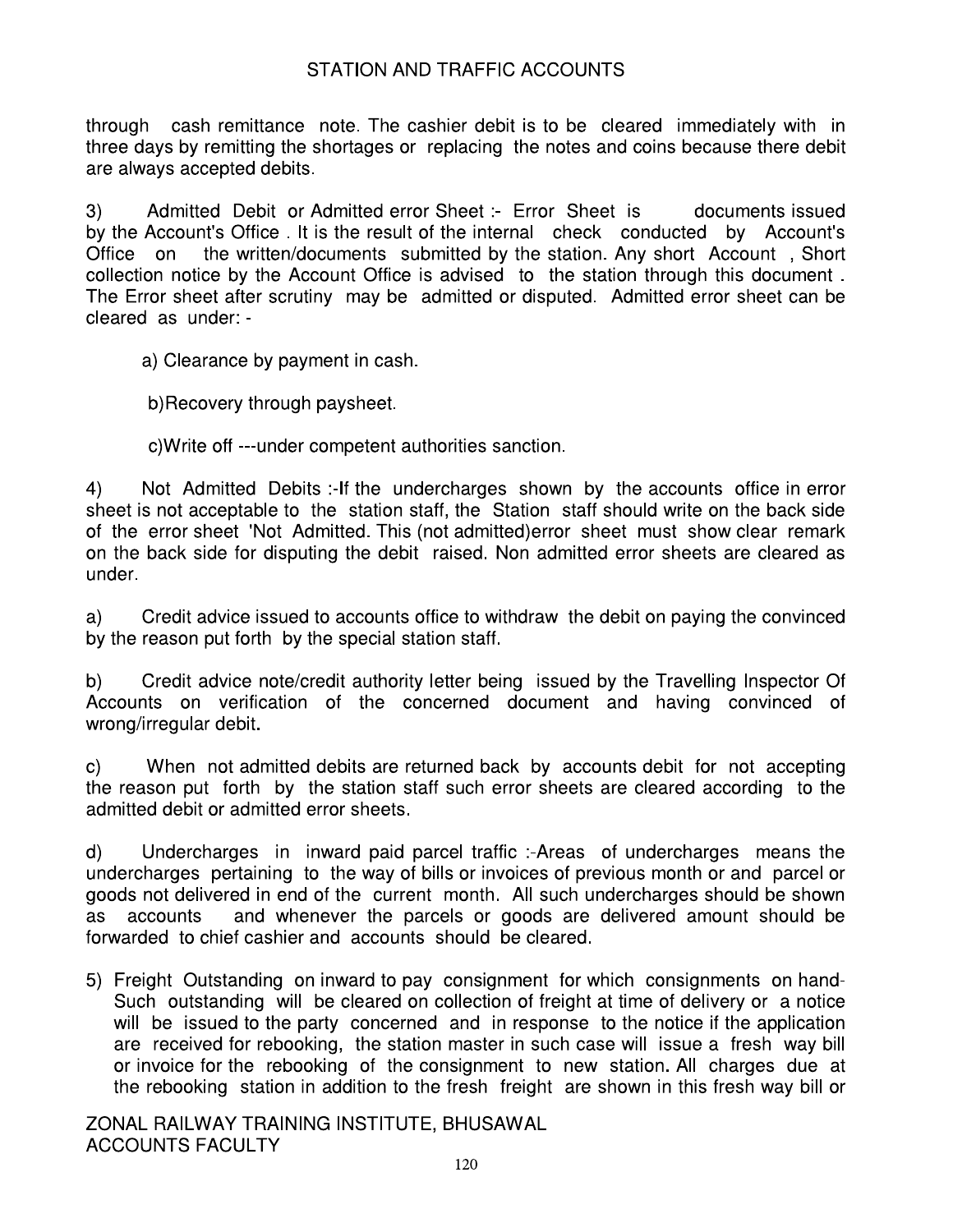invoice. The outstanding due on account of paid or to pay charges at the rebooking station will be cleared by accounting them under special credit in the concerned Balance Sheet. If no responses is received from party, the outstanding may be cleared by auction sale or transferring the to the lost property office, only after obtaining the approval of the competent authority.

- 6) Inward to pay freight for which consignment not on hand :- Wagon load consignment may get delivered with the approval of DCM to some other destination. In such cases the freight changes if any outstanding and the old destination station will be cleared by the exchange of document called certified overcharge sheet. The overcharge sheet will be prepared and certified by booking station and sent to the station when the debit outstanding and required to be cleared. The amount shown in the overcharged sheet will be taken under special 'Credit' to clear the outstanding.
- Govt. Publication for sale and indemnity bonds:- The unsold Govt. publication will 7) be cleared when they are sold out by taking cash credit. If more stock is received than the requirement of the station such stock of sellable publication should be transferred to printing press or Divisional Commercial Manager's office to clear the outstanding.
- 8) OTHER MISC. ITEMS :- Generally, Wharfage & demurrage worked on for which authority issued by the competent authority if not forwarded to traffic accounts office. Traffic account office will object such 'credit' entries ; in such cases wharfage, demurrage for gone authority for the competent authority should be obtained and a copy should be sent to traffic account office to clear the outstanding.

### **ACCOUNTS OFFICE BALANCE SHEET**

Fare and freight for the carriage of passenger and consignments offered by various Govt. Dept. and certain firms of Good reputation are paid for at the station through warrant and credit Notes instead of Hard cash. such warrants and credit Notes received at the station are forwarded to cash office as cash vouchers.

The responsibility for the realization of Railway dues represented by such cash vouchers from various Departments and firms rest with the Traffic Accounts. The Traffic Accounts Office prepares carriage and miscellaneous bills against the Departments and party's concerned for the purpose of realization of amount against such vouchers.

There are direct traffic receipt such as amount towards tourist coupons sold by tourist agents, advertisement fees deposited with chief publicity officer, amount collected on sale of School concession form by DRM's office etc. which do not pass through stations returns such amounts are also to be realized by the Traffic Accounts Office. In order to account for the earnings through carriage and Miscellaneous bills and direct traffic receipts and also to watch the progress of recovery of such amounts from party's concerned, traffic accounts office compiles monthly balance Sheet the